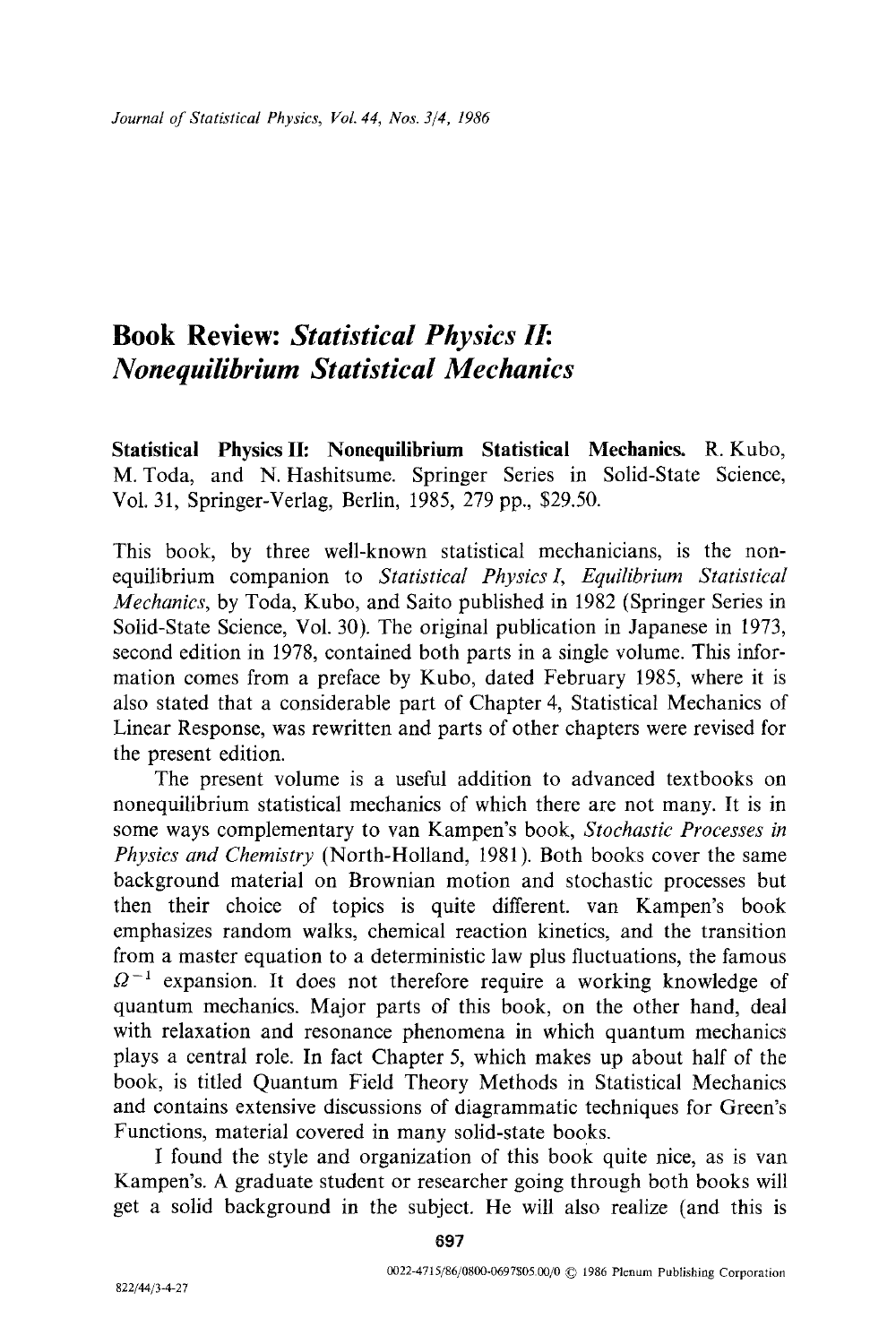something useful) that many of the hot new things in the current literature are rediscoveries of forgotten works (sometimes forgotten for very good reasons).

There is an interesting section in the book, Sec. 4.7, where the authors discuss some of the conceptual and mathematical difficulties associated with linear response theory—to which Kubo, of course, has made fundamental contributions. The section begins with the flat statement "Statistical mechanics is indeed a very difficult theory. Treating a dynamical system with an enormously large number of degrees of freedom, it must transform the dynamic evolution into a stochastic one by some sort of coarse graining. This we call in the following stochastization." It then goes on to respond to "van Kampen's objection" to linear response theory. This objection, well known to the cognoscente, concerns "the use of simplistic perturbations calculations...(when) dynamical trajectories in phase space are essentially unstable and are very sensitive to perturbation. Therefore a perturbational calculation of microscopic dynamics has only an extremely small range of validity. Thus he claims that microscopic linearity and macroscopic linearity are totally different. The latter can be understood only by a kinetic approach such as the use of a Boltzmann-Bloch equation for electrons in an applied external field."

Kubo's response to this criticism is "that the linear-response theory does not use a perturbational calculation for phase trajectories. Instead, it uses it for a limited class of phase distribution functions which are sufficiently smooth since we are considering near equilibrium states."... "Secondly, as was already discussed, the difference between the kinetic method and the linear-response theory is the interchange of the order of stoehastization and linearization. Although it is difficult to prove it rigorously, this interchange is legitimate. The linearity considered in the linear-response theory is indeed macroscopic and not microscopic when it is applied to a macroscopic system."

It is my belief that Kubo's response is essentially correct *when it works*  and this may involve some subtleties not discussed here. As an example, consider the motion of a charged test particle in a fluid subject to a small constant external field  $E$ . Then, if the collision cross-section decreases with velocity (something to be expected on general grounds), there is probably no true stationary state with a constant drift (even if the fluid is infinite so that generation of heat is no problem). There is, however, likely to be a "metastable state" which would be normally observed over experimental times where the linear-response theory would work [see, for example, Ferrari, Goldstein, and Lebowitz, Diffusion, Mobility, and the Einstein Relation, *Statistical Physics and Dynamical Systems: Rigorous Results,*  J. Fritz, A. Jaffe, and D. Szasz, eds. (Birkhauser, Boston, 1985)].